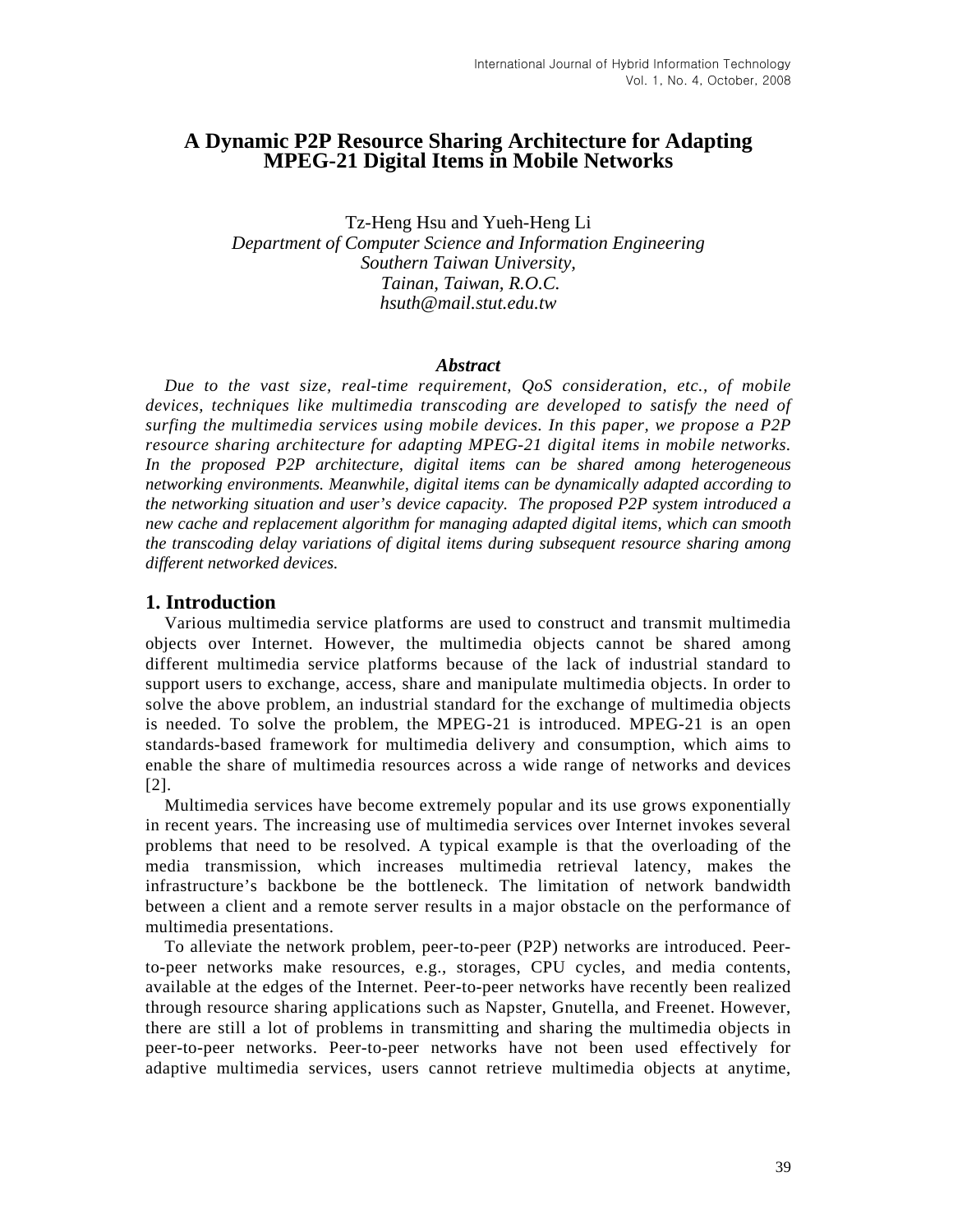anywhere with different devices such as mobile phones and personal digital assistants. The lack of a dynamic resource sharing, locating, and adapting architecture for multimedia objects in peer-to-peer networks makes it becomes a critical issue in deploying multimedia services over heterogeneous networking environments.

How to display the same media on different devices connected to the network is becoming another important issue. This can be achieved by adapting the content according to the capabilities of the receiving user's device and the system used to display the content. Several works have been proposed on adapting multimedia objects by using transcoding proxies. Han et al. presented an adaptive image transcoding proxy for determining whether to transcode and how to transcode an image for mobile web users [5]. In [11], Mohan et al. proposed an InfoPyramid data model to adapt web contents to mobile users.

Despite the success of transcoding proxies in the Web, transcoding services have not been used effectively for adapting MPEG-21 digital items in P2P networks. In order to deal with such a problem, we will develop a peer-to-peer system using MPEG-21 digital item declaration and adaptation against the aforementioned deficiencies. By equipping digital item declaration and adaptation for different multimedia objects according to devices' capabilities, the peer-to-peer system can enhance the utilization of media transmission, and can satisfy the requirement of adaptive multimedia presentations over heterogeneous networking environments. The peer-to-peer system will provide a content-based routing algorithm for different multimedia objects, a multimedia sharing architecture for resource locating, and a distributed transcoding scheme to transform the multimedia objects according to devices' capabilities and networking environments. The peer-to-peer system not only makes the content adaptation more effectively, but also maximizes the delivered quality. Our proposed multimedia peer-to-peer system will cover the following concerns: (1) to develop a dynamic routing and resource locating algorithm for retrieving multimedia objects in peer-to-peer networks using MPEG-21 digital item declaration, (2) to invent a caching and replacement algorithm for managing transcoded MPEG-21 digital items.

The remaining part of this paper is organized as follows: Section 2 introduces some related works for MPEG-21 digital item adaptations. Section 3 describes the proposed MPEG-21 P2P resource sharing architecture. Section 4 presents the caching and replacement algorithm of the digital items in the proposed P2P architecture. Section 5 gives the test results and performance analysis of the proposed caching and replacement algorithm for adapted digital items. Section 6 has the conclusion remarks.

# **2. Related Works**

This Section provides a brief overview of MPEG-21 multimedia framework and the digital item adaptation scheme.

With the popular usage of wireless/mobile Internet devices, content providers receive an additional opportunity to become a distributor of the Mobile Internet too. In order to provide various content to users with different mobile devices, the adaptation of Digital Items is required. The goal of the adaptation of Digital Items is to achieve interoperable transparent access to distributed multimedia content [2] Part 7 of the MPEG-21 framework depicts the syntax and semantics of tools that are used to assist adaptation of Digital Items [6]. **Figure 1** shows the concept diagram of the MPEG-21 digital item adaptation. In Figure 1, a Digital Item is subject to a resource adaptation engine, as well as a descriptor adaptation engine, which produces the adapted Digital Item. MPEG-21 DIA tools are description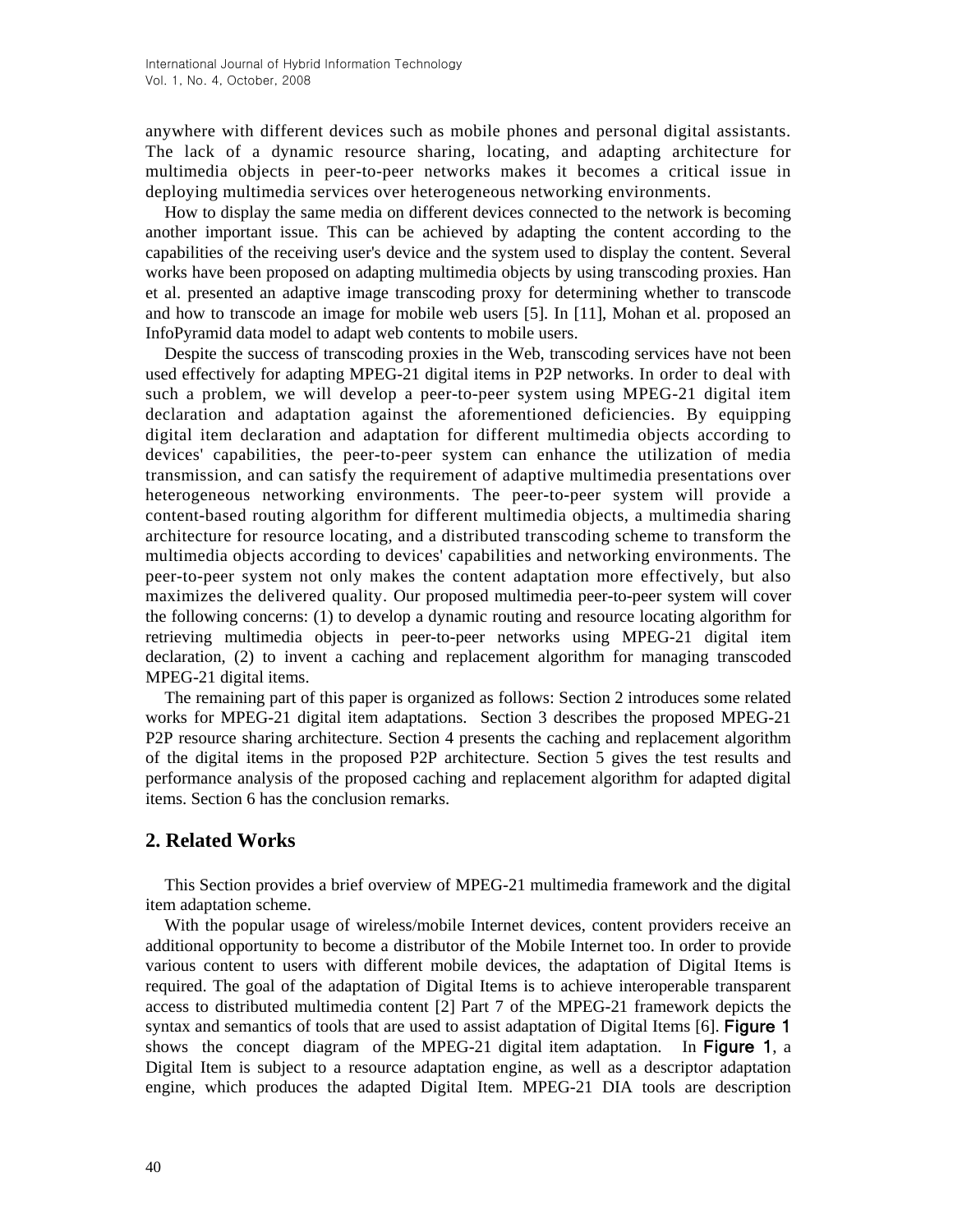schemes that help the digital item adaptation engine to process and transform digital items. The MPEG-21 DIA tools consist of Usage Environment Description Tools, Digital Item Resource Adaptation Tools, and Digital Item Declaration Adaptation Tools [13].

The Usage Environment Description (UED) Tools describe the (i) user characteristics, including preferences to particular media resources, preferences regarding the presentation of media resources, and the mobility characteristics of a user, (ii) terminal capabilities, including media resource encoding and decoding capability, hardware, software and system-related specifications, as well as communication protocols that are supported by the terminal, (iii) network characteristics, including bandwidth utilization, delay and error characteristics, and



Figure 1. MPEG-21 digital item adaptation.

(iv) natural environment characteristics, including auditory noise levels and illumination properties. The Digital Item Resource Adaptation Tools is used to perform the adaptation of resources in a Digital Item. The bitstream syntax description (BSD) describes a way to retrieve a bitstream from a variety of adapted binary media resources. In the case of bitstream syntax description, tools are specified to alleviate the scaling of bitstreams in a codecindependent manner. AdaptationQoS schema deals with the resource adaptation to constraints that are from terminals or networks for QoS management. Metadata adaptability makes easier to filter and scale the XML instances with low complexity. The Digital Item Declaration Adaptation Tools target to adapt the Digital Item Declaration.

# **3 System Architecture**

In order to have a more efficient content adaptation over wireless mobile networks, a new P2P system architecture should be designed for sharing MPEG-21 digital items. The proposed system uses a super-peer topology for routing message among heterogeneous networking environments.

A super-peer provides routing service and metadata exchanging service. Several super-peers form a super-peer network for resource discovery of MPEG-21 digital items. The super-peer is able to provide (i) a message routing mechanism to route the query messages among connected peers and (ii) a message exchanging mechanism that can ease the communication among different peers.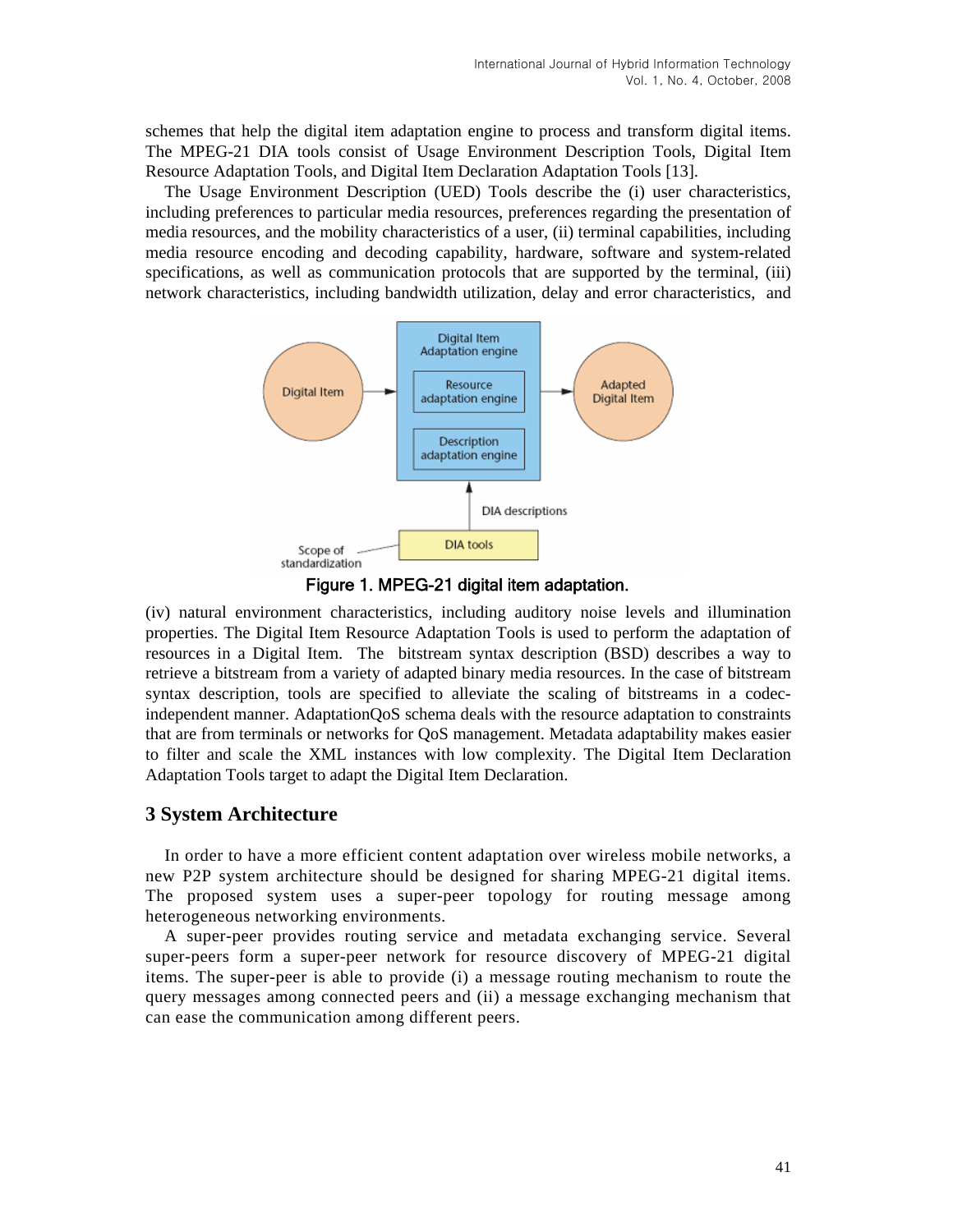International Journal of Hybrid Information Technology Vol. 1, No. 4, October, 2008



Figure 2. The abstract system diagram of the proposed P2P architecture.

Each peer consists of following layers: (1) User Interface Layer, (2) Media Support Layer, and (3) Peer-to-peer Service Layer. The User Interface Layer is responsible for handling the user interface. The Media Support Layer is responsible for content adaptation, metadata transform, metadata indexing, and resource management. The Peer-to-peer Service Layer is responsible for metadata searching, resource retrieval, and query routing.In Media Support Layer, the resource and metadata adaptation modules are responsible for transforming the digital item from original one to the adapted one, which are based on the information of the requester's usage environment description (UED) and universal constraints description (UCD). The resource management module is responsible for managing cached digital items, including transformed metadata and adapted bitstream resources. The metadata and bitstream resources of the digital items are stored in the metadata cache and resource cache respectively. The metadata indexing module is responsible for indexing metadata descriptions of MPEG-21 digital items. In Peer-to-peer Service Layer, the metadata search module is responsible for searching MPEG-21 digital items in local and remote peers. The resource retrieval module is responsible for retrieving the desired MEPG-21 digital item from remote peers. The query routing module is responsible for routing the messages that are based on the XML-formatted metadata message to/from different peers. Figure 2 depicts the abstract P2P system architecture for adapting digital items in MPEG-21 space.

### **3.2 Resource Discovery and Retrieval**

In order to achieve resource sharing among heterogeneous networking environments, the proposed P2P system uses various approaches to integrate super-peers with heterogeneous networking environments. In the proposed P2P model, a super-peer acts as a normal peer that cooperates with other peers in a resource sharing network of MPEG-21 digital items. From a normal peer's view, the super-peer is nothing different with other normal peers despites it forwarding message to/from super-peer network. super-peer also acts as a server that provides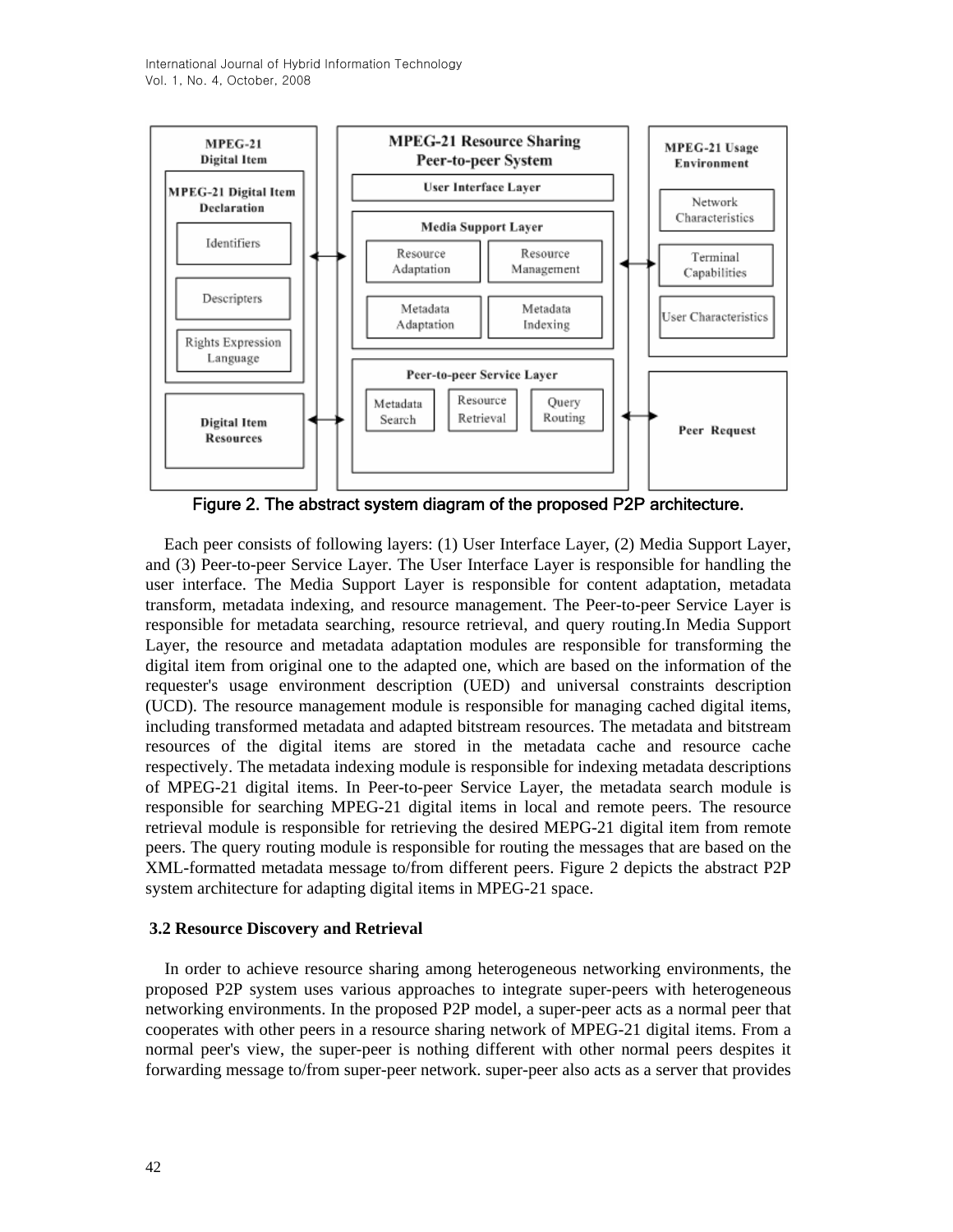resource lookup service for a resource sharing network. When a super-peer receives a query message from peers, it forwards the query message to the super-peer network if it cannot find any result from its lookup service. Figure 3 shows the proposed P2P resource sharing network.

Most of currently existing P2P resource sharing applications use application-dependent discovery format for resource searching. Some of them just support filename matching using a simple query string. For example, Gnutella and Napster share resources by matching user



Figure 3. The proposed P2P resource sharing network.

specified query string. For P2P file-sharing applications, searching files by matching string may be enough. However, it restricts these applications to extend their systems to share other types of resources.

In order to solve the problem of resource discovery in different networking environments, we proposed an XML-based message for the resource discovery in P2P resource sharing networks. The XML-formatted message consists of a query request and a query response. We adopt the MPEG-21 digital item description as the resource description part of XMLformatted message. In the proposed P2P system, a message received by a super-peer is forwarded to all its neighbors, except the one from which message was received. Each message is in the XML format and has a Time To Live (TTL) field. The TTL field is decremented by one at each visited super-peer. When the value of TTL reaches zero, the message is stop forwarding. Each message has a 32 byte identifier to uniquely identify it on the super-network. When a message is passed through a super-peer, the super-peer keeps the identifiers of messages. If a super-peer receives a message with the same identifier that it has received before, the message is ignored and is not forwarded. By checking the identifiers of messages, the proposed P2P system can prevent loops and indefinite propagation in superpeer network. The query flow is explained as follows:

1. Peer A issues a searching request for finding a desired MPEG-21 digital item.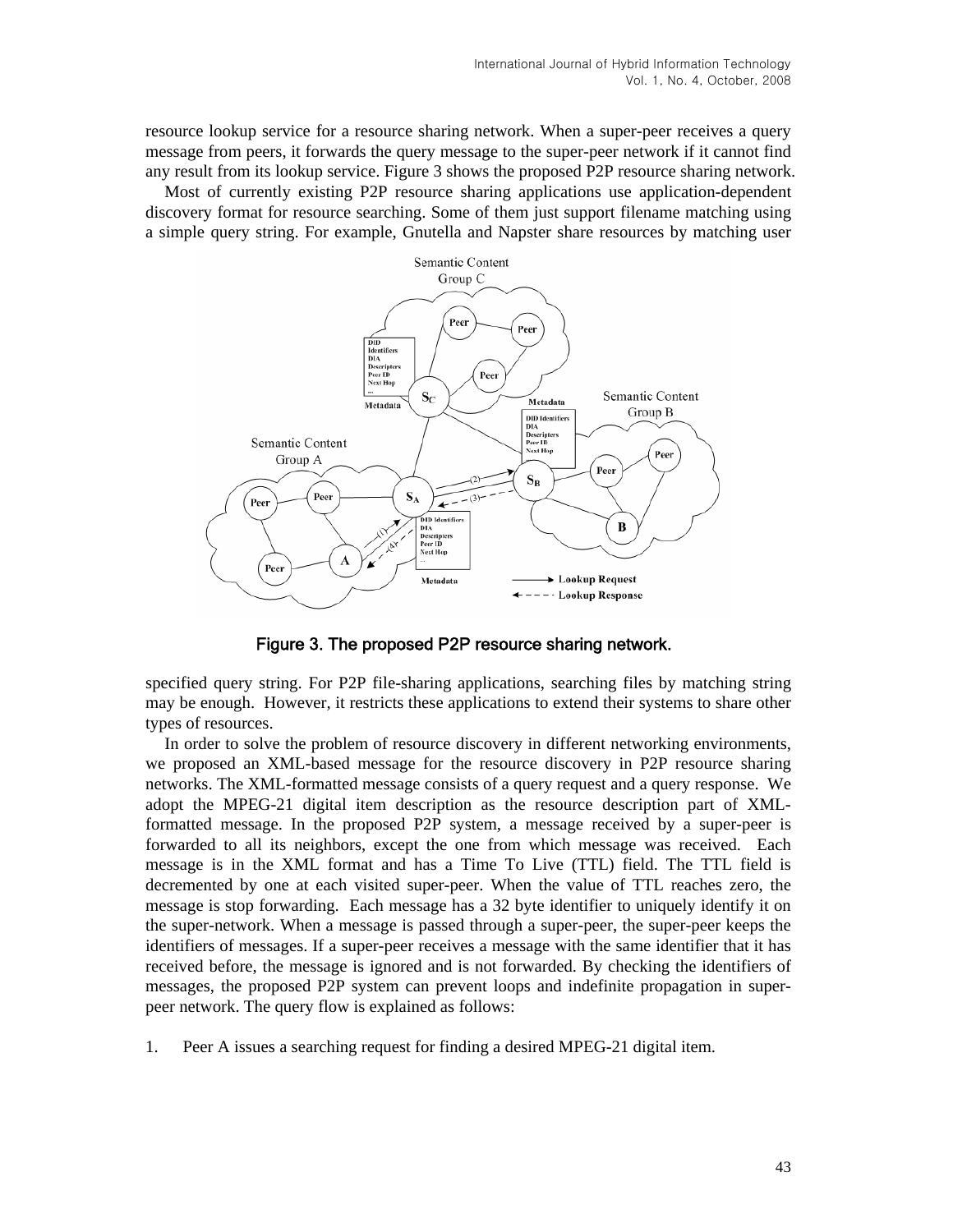- 2. When the request is received by super-peer  $S_a$ , super-peer  $S_a$  parses the XML-formatted message and checks the resource list to find the desired MPEG-21 digital item. Superpeer Sa then broadcasts the XML-formatted message to all connected super-peers if it doesn't have the metadata of MPEG-21 item that Peer A is required
- 3. When super-peer  $S_b$  receives the XML-formatted query message, it checks the resource list to find the desired MPEG-21 digital item. Super-Peer  $S<sub>b</sub>$  responses a resource-found message to super-peer  $S_a$  if it has the metadata of MPEG-21 item that Peer A is required.
- 4. When super-peer  $S_a$  receives the XML-formatted response message, it sends the message to the original peer A. Peer A receives the XML-formatted response message and is ready for resource retrieving.

When a peer gets a response message from a super-peer, it has the detail information of the desired MPEG-21 digital item and the digital item provider (peer). Since the peer knows the digital item provider's address, the peer can send a request to the digital item provider in order to retrieve the digital item. Since some MPEG-21 digital items need to be transcoded to display among heterogeneous P2P mobile networks, the resource-providing peer contains an adaptation engine that is responsible for transforming digital item according requester's device and networking environments.

When a user wants to perform digital item adaptation, the user connects the resourceproviding peer. The user sends a request for fetching a remote digital item. The resourceproviding peer performs content adaptation according to the user's usage environment description (UED) and universal constraints description (UCD). After the digital item is adapted, the transformed digital item description is cached in the description cache, and the adapted bitstream resource is cached in the resource cache. Meanwhile, the adapted digital item is sent to the user. The detail steps are depicted as follows.

- 1. A user connects with the resource-providing peer and sends a request for retrieving the selected bitstream resource with user's usage environment description (UED) and universal constraints description (UCD). These information are represented in the form of a XML metadata. The usage environment description (UED) contains terminal descriptors, natural environment descriptors, and user preferences. The universal constraints description (UCD) expresses various constraints, e.g., constraint on usage and constraint on usage environment, which can limit adaptation operation itself and/or result of adaptation.
- 2. The resource-providing peer receives the request and retrieves usage environment description (UED) and universal constraints description (UCD) from the XML metadata. The resource-providing peer then determines the appropriate resource adaptation based on the request from the user, the XML metadata, and contents of the requested DI. If a similar bitstream was requested in the past and the cached bitstream is transcoded, the resource-providing peer sends back the requested bitstream resource directly to the user. For the requesting bitstream that is not adapted, the resource-providing peer performs transcoding actions to the bitstream resource based on the information in the DIA tools. Finally, the adapted bitstream resource is sent to the user.

# **4. Cache and Replacement Scheme of Adapted Digital Items**

In the proposed P2P system, the management of adapted digital items is important. With a well-designed caching scheme, the transcoding delay variations of digital items can be reduced during subsequent resource sharing among different networked devices. Consider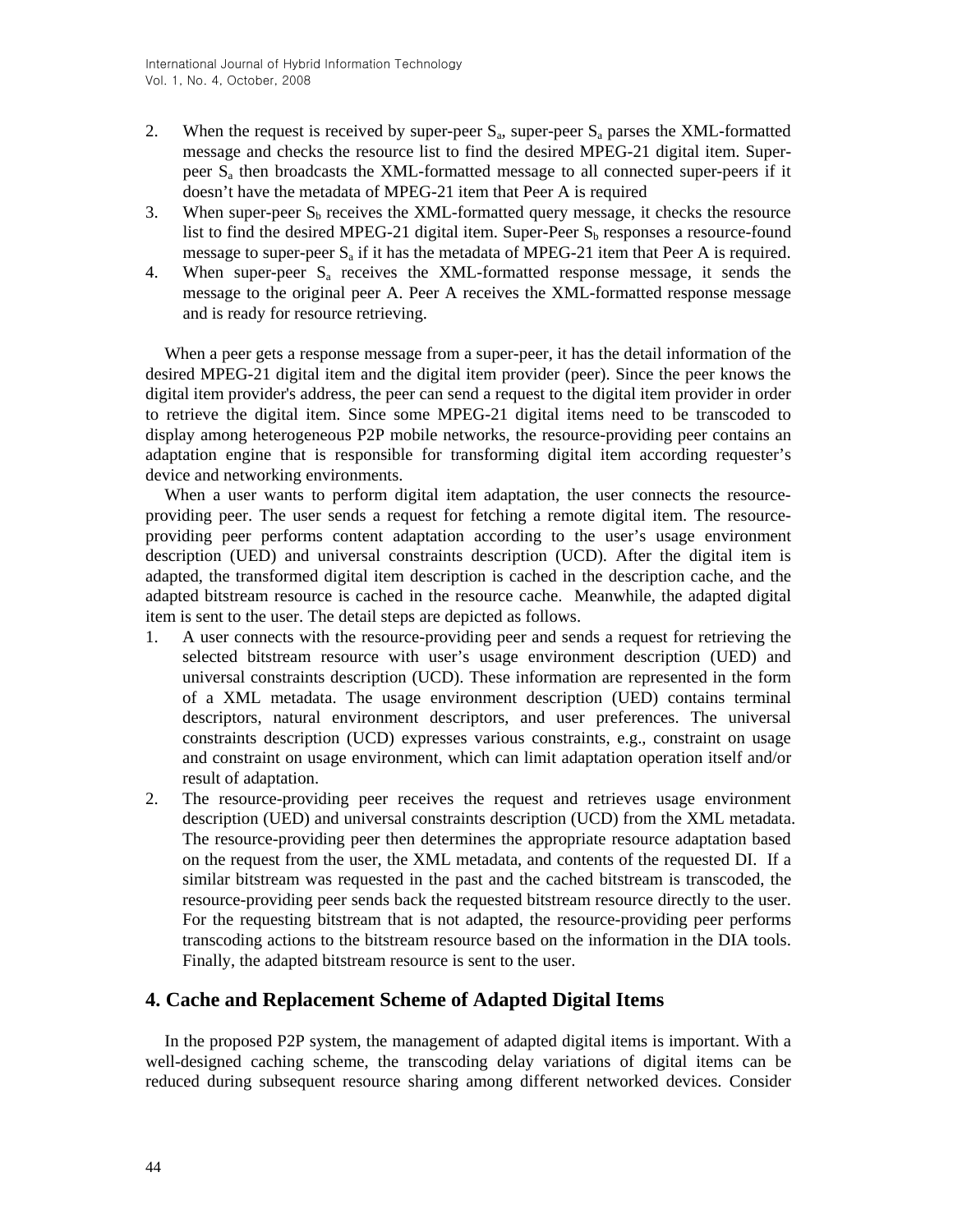that a request of a digital item, i.e., version *u* of bitstream *i,* is arrived at the digital item provider and no such version is stored in the cache. The adaptation engine is responsible for transforming bitstream *i* according the requester's device and networking environments. After the version  $u$  of bitstream  $i$  is adapted, the version  $u$  of bitstream  $i$  is cached. If the available storage space is greater than the size  $S_u$  of the version *u* then it causes no problem, the version *u* of bitstream *i* is put into the cache. If the available storage is less than the size *Su* of the version *u*, then some storage space are required to be freed from the cache.

*v*, where  $u \in V[G_i]$  has the minimal cost path  $p'(u, v)$ . The caching profit value *Profit<sub>seq</sub>* is If there has several versions of bitstream *i* are cached, the profit for caching a version  $\nu$  of bitstream *i* is defined as the minimal cost for transcoding bitstream from version *u* to version defined as follows:

$$
Profit_{seq} = \min_{u,v \in V[G_i]} \frac{TC(u,v)}{S_v}
$$

where *seq* denotes the sequence number of requesting the version *u* of bitstream *i*.  $TC(u, v)$  $= TD_{uv} * CU_{uv}$  which denotes the cost of transcoding bitstream from *u* to version *v*. The value is calculated from transcoding delay time  $TD_{uv}$  and average CPU usage  $CU_{uv}$ . If there doesn't have any version of bitstream *i* is cached, the profit for caching a version  $\nu$  of bitstream *i* is defined as the cost of downloading version *u* from media source peer *SP* plus the minimal cost for transcoding bitstream from version *u* to version *v*. The caching profit value *Profitseq* is defined as follows:

$$
\text{Profit}_{seq} = \frac{DC_{sp,u} + \min_{u,v \in V[G_i]} TC(u,v)}{S_v}
$$

where  $DC_{sp,u}$  denotes the transmission time for downloading version  $u$  from media source peer *sp*. On the transcoding from version *u* to version *v*, the version *u* is be referenced. If the version *u* is cached, the contribution of version *u* should be take into account because of the cached version  $u$  can reduce the cost of transcoding. The profit of cached version  $u$  is using the similar equations as above. The total caching profit of all the requested version  $\nu$  of bitstream *i* is defined as follows:

$$
TotalProfit(B_{i,v}) = \sum_{seq=1}^{N} Profit_{seq}
$$

where *N* denotes the total number of requests for version *u* of bitstream *i*.

The proposed caching policy reflects the bitstream access pattern by calculating the profit value. It selects the least used bitstream for replacement when the cache capacity is exceeded. Considering that a new version x of bitstream *i* of size  $S_x$  arrives and needs to be cached. If the free cache space is greater than  $S_x$ , then it causes no problem. If the available space is less than  $S<sub>x</sub>$ , then some bitstreams are required to be removed from cache. The proposed caching policy sorts the entries in the cache table in the ascending order of priority and selects the objects in that order for eviction. Thus, least priority objects are replaced first. A high priority value indicates that bitstreams with high *TC* are given preference over bitstreams with low *TCi* for caching, which ultimately reduces the transcoding cost.

## **5. Performance Evaluation**

To evaluate the performance of the proposed architecture and control schemes, an Internet streaming media objects and workloads generator named GISMO is used to synthesize the workloads of user behaviors [7]. In the proposed system, the object popularity is modeled by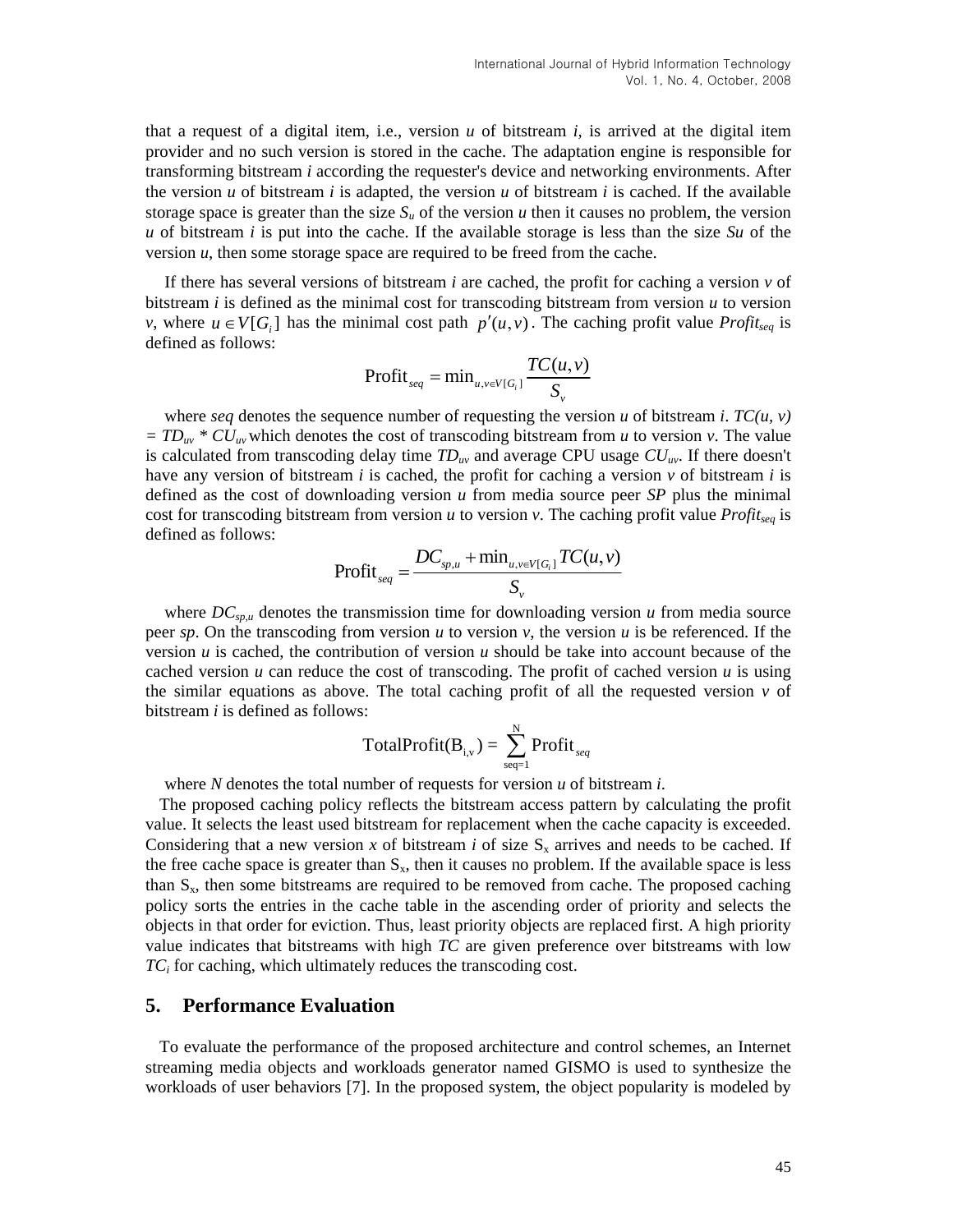is inversely proportional to its popularity, i.e.,  $P(r) \sim r^{-\alpha}, 1 < r \le N$ , where *N* is the number the Zipf-like distribution. Zipf-like distributions imply that the access frequency of an object of objects, *r* is the rank, and *P* is the access frequency of the *r*-ranked object [8]. The object



Figure 4. The configuration of the bitstream transcoding diagram in the simulations.

size is modeled by a Lognormal distribution, which determines the size of the bitstream resources. In the simulation, we generate a total of 10,000 requests to 500 bitstream objects stored in the P2P network. The popularity skew is set as  $\alpha = 0.7$ \$. The bitstream object size (in number of 1M bytes) is modeled by a Lognormal distribution with  $\mu = 10.5\$  and  $\sigma = 0.63$ , resulting in a mean object size of approximately 43M bytes.

For the transcoding model, each bitstream has four transcodable versions, including the original one. The size of four versions of each bitstream are assumed to be 100%, 80%, 60%, 40% and 20% of the original bitstream size. The transcoding costs of four versions of each bitstream are represented as an ordered list in **Error! Reference source not found.**. Our experiments assess (i) how caching policy can save the backbone bandwidth for workload that is over the simulation period and (ii) how caching policy can reduce the costing for transcoding bitstream resources that are over the simulation period.

To evaluate the cache performance, we compare the proposed transcoding caching policy with other caching algorithms, i.e., LRU and LFU. Figure shows the object hit ratio using different replacement policies. The proposed transcoding caching policy has better performance than LFU and LRU. It is because the proposed transcoding caching policy associates every bitstream *i* with a reference counter and the value of profit is related to  $1/S_i$ . Therefore, by keeping more bitstreams that have smaller sizes and higher popularities in cache, the cache hit ratio is improved. LRU and LFU only consider bitstreams' access patterns rather than objects' size. By keeping bitstreams that have small size can release more cache space to store other bitstreams.



Figure 5. Hit Ratio.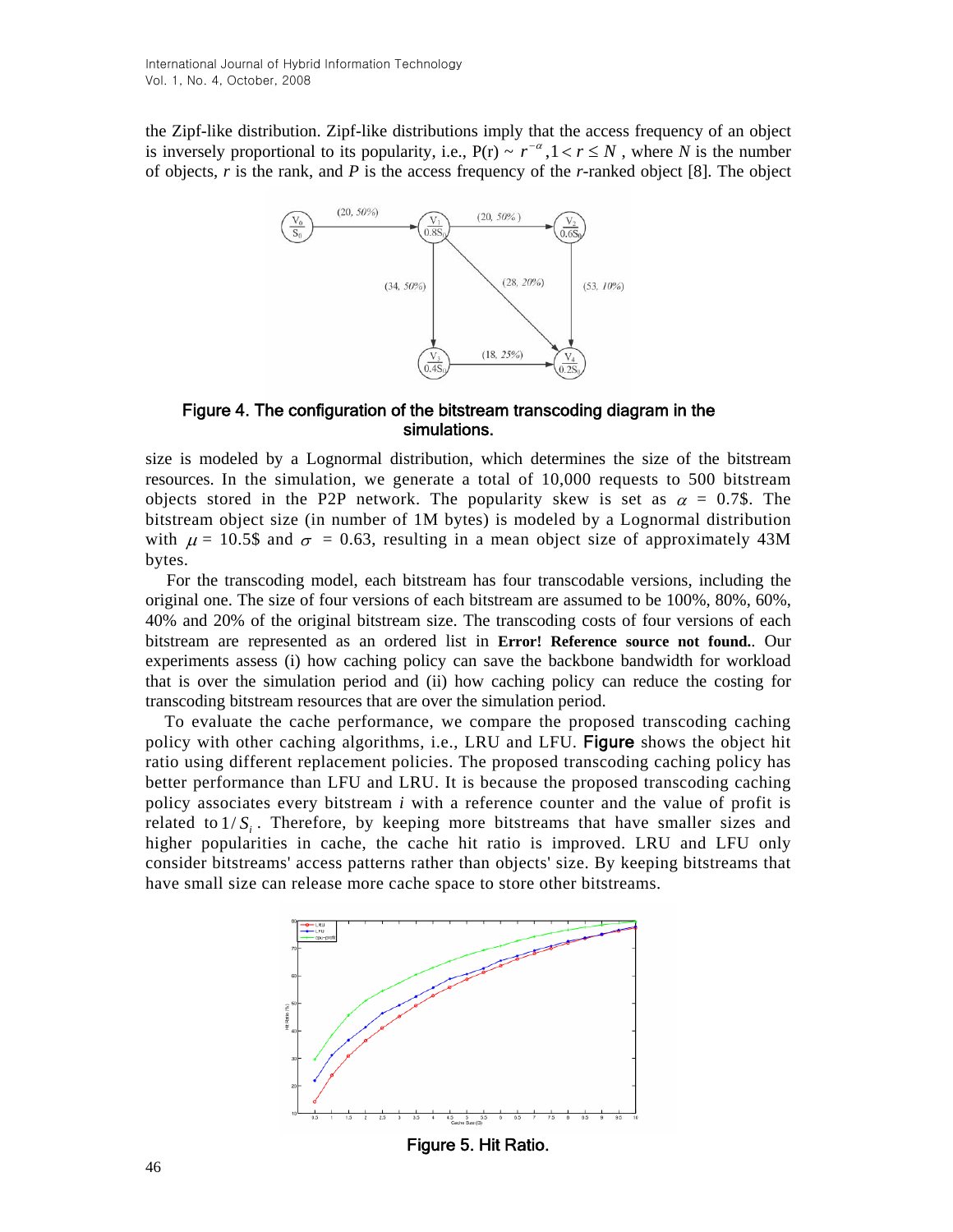Figure 5 shows the average transcoding delay of the caching replacement policies. The proposed transcoding caching policy has a small average transcoding delay than LFU and LRU. It is because that the proposed transcoding caching policy considers the bitstreams' sizes, which affects the cache hit ratio. The higher cache hit ratio can reduce objects' transcoding time because clients' requests can directly serviced from cache hit.



Figure 5. Average Transcoding Delay.

Furthermore, the proposed caching policy also considers the bitstreams' transcoding time, only bitstreams with higher transcoding profits will be kept on the cache.

# **6. Conclusion**

In this paper, a dynamic P2P resource sharing architecture for adapting MPEG-21 digital items in mobile networks is proposed. With the aid of the proposed P2P architecture, digital items can be shared among heterogeneous networking environments. Digital items can be dynamically adjusted according to the networking situation and user's device capacity. The proposed P2P system introduced a new cache and replacement algorithms for managing adapted digital items, which can smooth the transcoding delay variations of digital items during subsequent resource sharing among different networked devices.

## **7. Acknowledgment**

This research is supported by the National Science Council of the Republic of China under the grant NSC 96-2221-E-218-012.

## **8. References**

[1] M. Arlitt, R. Friedrich, and T. Jin, "Workload characterization of a web proxy in a cable modem environment", Performance Evaluation Review, 27(2), Sept. 1999, pp. 25–36.

[2] I. Burnett, R. V. de Walle, K. Hill, J. Bormans, and F. Pereira, "MPEG-21 goals and achievements", IEEE Multimedia, 10(4), Oct. 2003, pp. 60–70.

[3] P. Cao and S. Irani, "Cost aware www proxy caching algorithms", Proceedings of the USENIX Symposium on Internet Technologies and Systems (USITS).